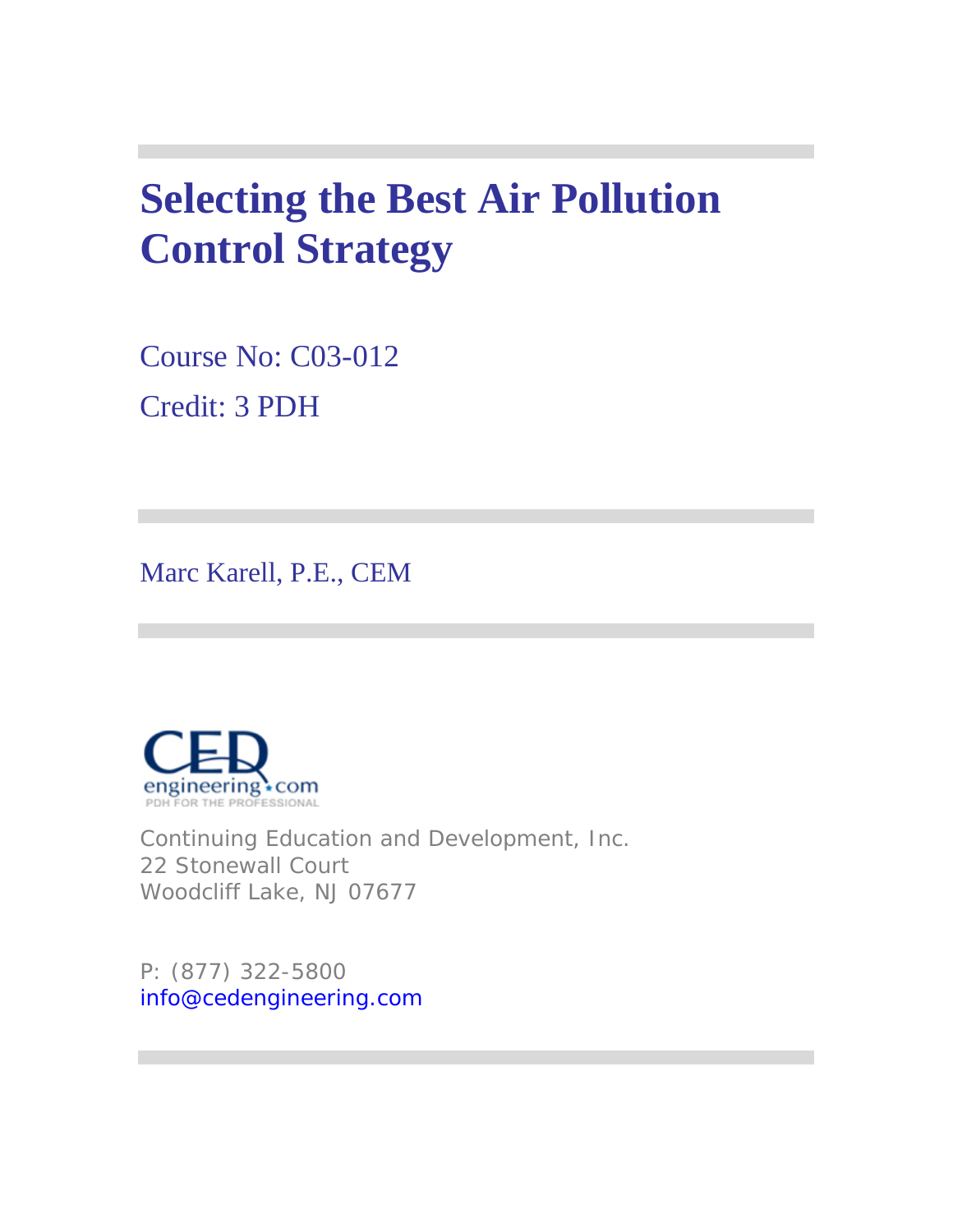## **SELECTING THE BEST AIR POLLUTION CONTROL STRATEGY**

#### **THE ISSUE**

Despite progress over the last 40 years, air pollution is a major public health issue in the U.S. Over a third of the nation lives in ozone nonattainment areas. The National Ambient Air Quality Standard for ozone is about to be lowered, causing more areas to be nonattainment. Ultrafine particulate matter (" $PM_{2.5}$ ") has been implicated in a number of public health issues, such as asthma. Therefore, the Obama Administration and USEPA Administrator Lisa Jackson have openly called for making air pollution, as well as all environmental, rules more stringent. Perhaps more important, neighborhood environmental groups have gotten more knowledgable and savvy, and know how to use the system to block proposed plans to make changes or expansions at existing plants or to block construction of new plants. Minimizing air emissions will be a priority at many facilities nationwide.

The "best" way to reduce emissions of air pollutants is to optimize your process, so as less air pollutants are produced. Optimizing your process includes:

- Using less raw materials to make product,
- Combusting less fuel for the same amount of product,
- Minimizing waste generation and/or reuse byproducts or waste generated, and
- Capturing potential pollutants as part of process.

In the literature, these efforts are often called "Pollution Prevention" or "P2". The USEPA openly encourages companies to implement P2 programs.

Some examples include regular maintenance (tune-up) of combustion equipment so that excess fuel does not need to be combusted to achieve the same amount of heat/steam production; improvement of chemical reaction parameters (i.e., temperature, mixing, etc.) to minimize the need of excess raw materials and generation of waste byproducts; capture and reuse of solvents, components, etc., where possible.

In addition to reducing air and other environmental impacts, process optimization also potentially saves the company much in the way of regular cost, such as purchase of raw materials, purchase of fuels, maintenance, etc. Therefore, it is also obvious that companies actively research optimization options extensively, implement optimization strategies that make sense, and often have staff devoted to this.

But at a certain point, a facility will have implemented all feasible optimization strategies. It is likely that to comply with applicable air quality regulations some type of "end of pipe" control device removing contaminants that are formed must be installed and operated. What site- or process-specific factors are critical to selecting the technology type? How does one decide on the most appropriate technology to install (advantages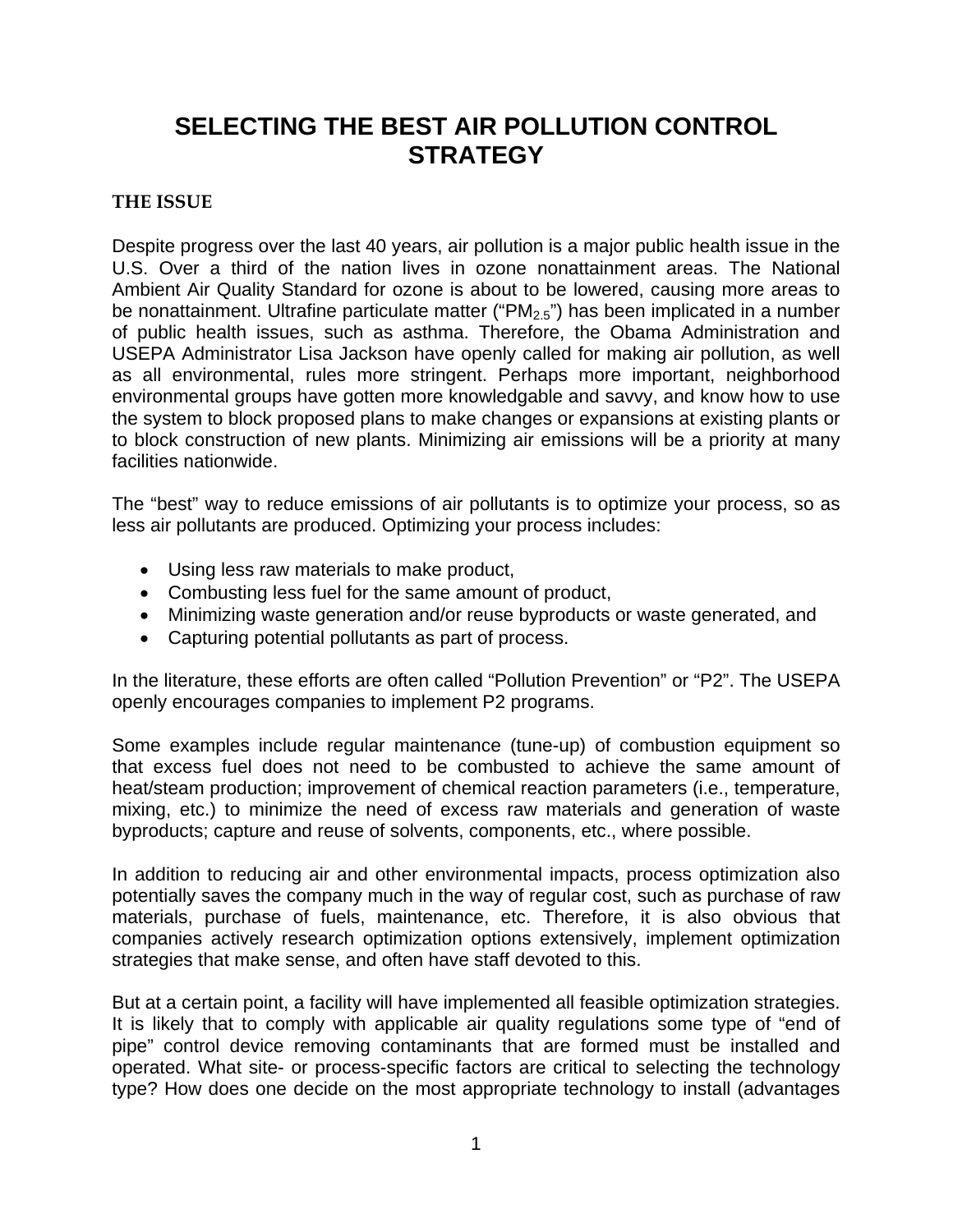and disadvantages)? What are the key design features that need to be addressed for each candidate technology type applied to the source of emissions? These are the issues to be covered in this course. This course is designed for engineers with responsibility for air quality compliance.

#### **AIR POLLUTION CONTROL BASIC MODE OF OPERATION**

Air pollution control ("APC") equipment is the non-process or "end-of-pipe" solution to reduce air emissions. It treats the exhaust after the process has created the air pollutants and before exiting into the atmosphere in such a way to prevent them from entering the atmosphere. APC equipment may:

- Capture and destroy the pollutants in question,
- Convert pollutants to less toxic compounds,
- Remove pollutants from the air and transfer them to another media,
- Concentrate pollutants.

To begin to assess which air pollution control equipment is best for a given operation, the following determinations need to be made:

- Nature or chemistry of the pollutant(s) to be controlled,
- Rate or concentration of pollutant going through APC,
- Presence of other compounds in the exhaust,
- Cost,
- Disposal of potential waste products.

Therefore, the environmental engineer needs to fully understand which pollutants are being emitted and their emission rates leaving the process and entering potential APC equipment, including how rates may change over time (i.e., do they peak at a certain segment of the operations cycle and trail off later?). Other courses examine how to measure and estimate air emissions.

With this information, the environmental engineer should first check all applicable air quality regulations as well as current air permit limits to determine whether any compound's emission rate during the process must be reduced and, if so, by how much. Evaluating any proposed legislation which may impact the facility in the future is a good thing, as well. In addition, if APC equipment is necessary, must it be operated continually or not?

Then after the list of compounds whose emission rates must be reduced and their degree of control are determined, the environmental engineer must select the type of APC equipment likely to meet the required reductions. APC equipment that cannot capture, remove, or otherwise control a certain compound must be removed from consideration. APC equipment that can control the compound but not sufficiently based on regulatory requirements or the air permit must be removed from consideration, too.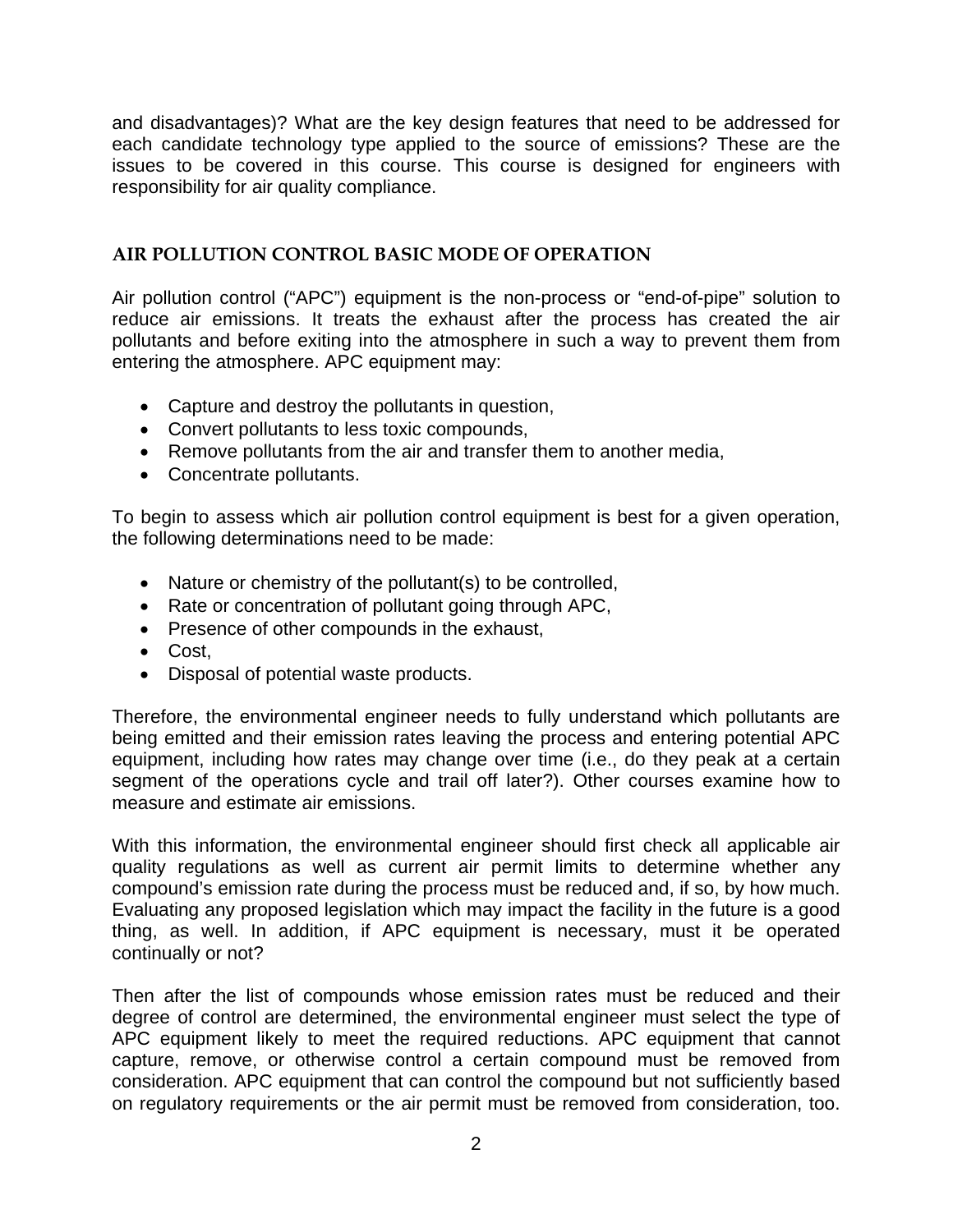For sources where more than one compound must be controlled or a very large reduction in emissions is required, it is possible that more than one APC device must be utilized.

#### **APC CONTROL SELECTION CONSIDERATIONS**

The effectiveness of APC equipment is generally measured in "control efficiency", the percentage of the inlet mass rate of the compound in question not found in the exhaust to the atmosphere after treatment by the equipment. The control efficiency performance can vary for a type of APC, however, based on how it operates and the inlet rate of the compound in question.

It is important to understand regulatory requirements in order to select the proper APC equipment. While APC performance is measured in percent reduction of the compound in the inlet stream, most air permits contain limits on a mass rate (i.e., pounds per hour or tons per year). Therefore, an understanding of what the worst-case uncontrolled mass rate and the required mass rate are is critical. Can the APC equipment in consideration deliver the necessary mass reductions of the subject pollutant?

Minimum APC equipment performance requirements are written into several prominent air quality regulations. Such performance is summarized by acronyms. First, comes Reasonably Available Control Technology (RACT). This is the least stringent control strategy. It is generally based on a "reasonable" technology that many with similar processes are successfully using. Some RACT rules allow the facility to exempt itself from different APC equipment if the cost is considered excessive. If such an exemption is preferred, the environmental engineer must determine the true cost of the equipment, including its capital cost, amortized cost, and operating costs for the lifetime of the equipment. Then it must determine total emissions that it will control over its lifetime, and use these to determine cost per ton of compound controlled. If this rate exceeds a certain published factor, then the cost of the APC equipment is considered not "reasonable" and does not have to be considered.

Next comes Maximum Achievable Control Technology (MACT), used in many federal (NESHAP) hazardous air pollutant regulations. This is a standard where an applicable facility must meet a control efficiency standard based on the average of the top 12% of facilities for the same process. Cost is not supposed to be a factor in determining whether a strategy meets the MACT criteria.

Next in stringency comes Best Available Control Technology (BACT), used in the Prevention of Significant Deterioration program. It is an assessment that a facility must make to determine which technology is "best." The USEPA requires a Top-Down Analysis. The environmental engineer must first create a list of all APC equipment that are technically feasible for the compound(s) in question and list them in order of effectiveness for the process in question from most effective (greatest potential control efficiency) to least effective. Then the engineer must take the most stringent listed APC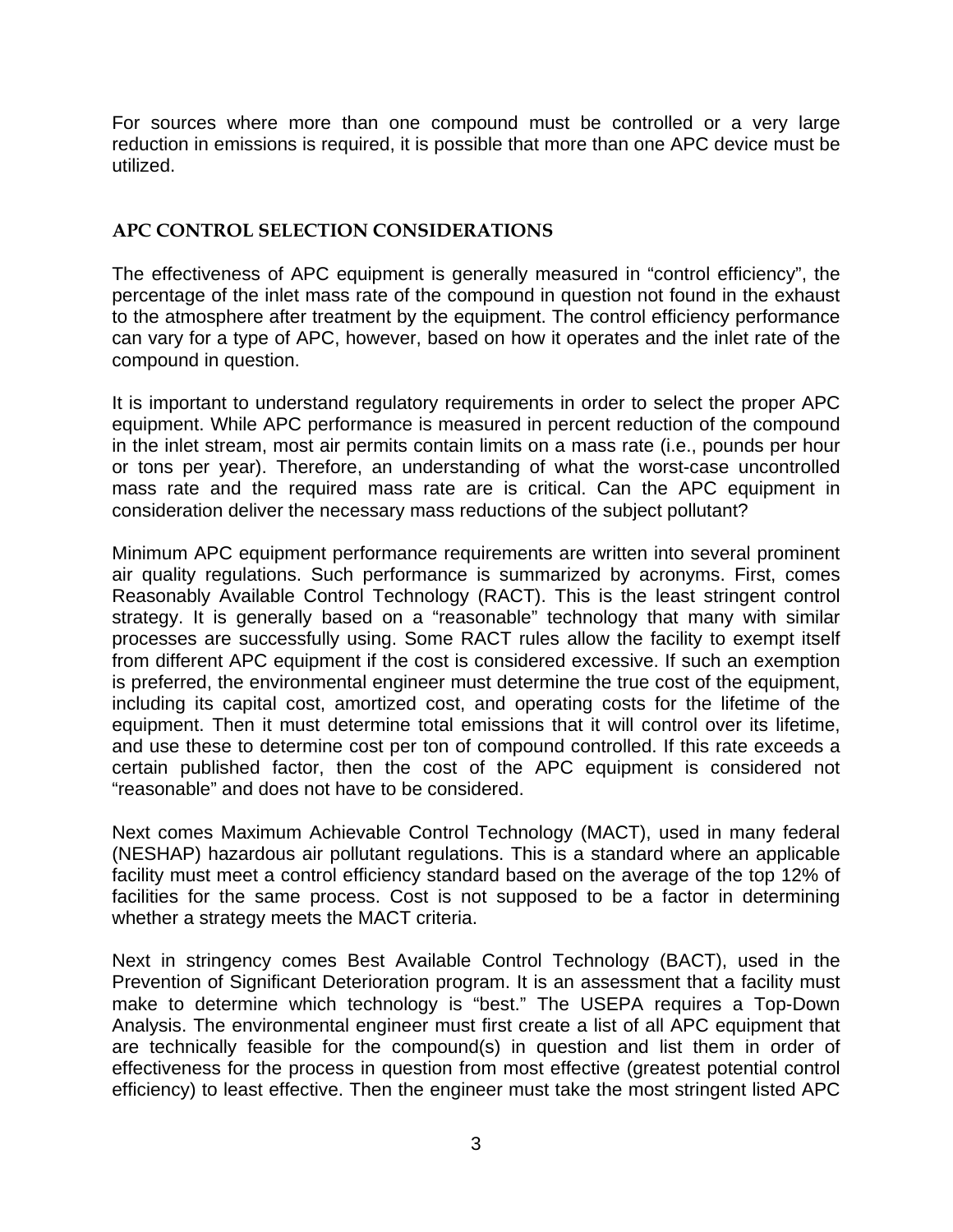and perform an assessment of its economic, environmental, and energy impacts. The economic impact is similar to the one performed for RACT, except for BACT the cost threshold (in dollars per ton controlled) that allows an APC to be stricken from consideration is much higher than for RACT. As a rule requiring more stringent compound control, it would take a very high cost to exempt a technically-feasible APC. The environmental evaluation is a technical evaluation of environmental impacts, including unintentional ones. Does the operation of the APC equipment to remove the compound convert it into another compound that may be more dangerous (toxic)? Does its operation cause the contamination or other adverse impacts of another source (i.e., major increase in generation of a toxic solid waste or wastewater)? If such an environmental impact is considered as serious or worse than not operating the APC, then that candidate APC can be stricken from consideration. Finally, the engineer must perform an energy evaluation. Will the operation of the candidate APC cause a huge energy penalty, with its resultant high fuel usage and combustion emissions? In its wish to conserve energy usage, the USEPA takes a major energy demand into consideration to potentially exclude an APC from consideration for BACT.

Finally, comes Lowest Achievable Emission Rate (LAER), required for control of compounds from major new or modified sources in a non-attainment area. Like with BACT, the environmental engineer must develop a list of technically-feasible APC equipment from most stringent. The most stringent APC is LAER, unless the cost is so overwhelmingly expensive, and/or environmental and energy impacts are so large and able to cause hardship.

The environmental engineer must know what the agency requirements will be for the source in question so that the right approach can be taken and APC equipment selected.

#### **TYPICAL APC EQUIPMENT**

#### **Incineration or Oxidation**

Incineration is commonly used to control both volatile organic compound (VOCs) and inorganic gases, such as hydrogen sulfide. Thermal incineration involves having the exhaust travel into a high temperature chamber, causing the compounds to destabilize and break down to their elemental components, followed by their oxidation. Therefore, this technology is often referred to as thermal oxidation. VOCs will be oxidized by high temperature to carbon dioxide and water. Inorganic gases will be oxidized to simpler inorganic substances; for example, hydrogen sulfide is oxidized to sulfur dioxide.

These units are sometimes also called afterburners. Control efficiencies for thermal incinerators of over 99% can be achieved for VOCs and inorganic gases. Often the literature refers to this as "destruction efficiency", as the compound is permanently destroyed. Incinerators are used in many processes to control exhausts laden with VOCs, such as pharmaceutical and chemical manufacturing, coating operations, and printing. Incinerators are effective in controlling exhausts with low concentrations of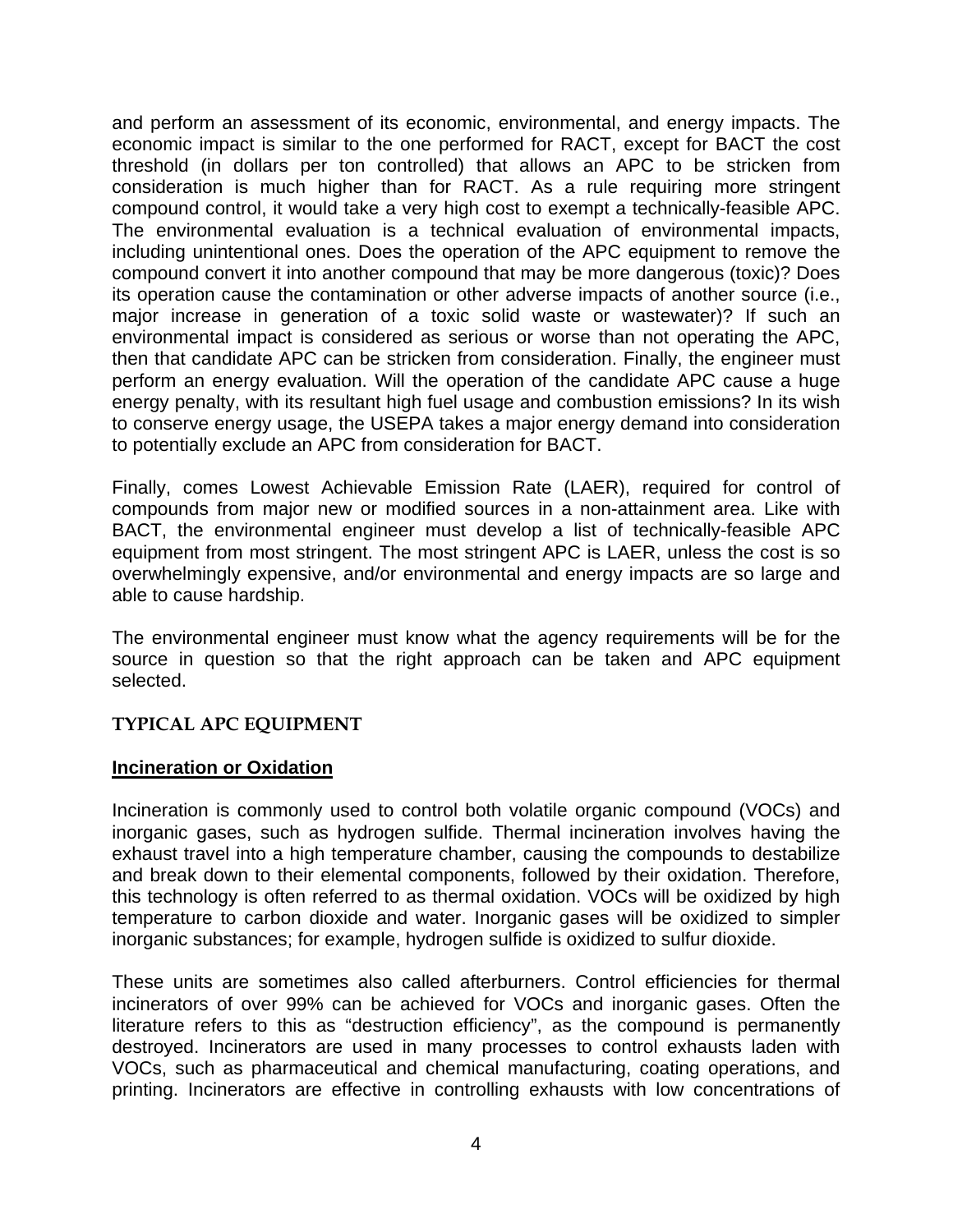#### VOCs.

The two key factors in the design of a thermal incinerator for enhanced performance of destroying and oxidizing the subject compounds is sufficient high temperatures in the chamber and sufficient residence time in the combustion zone. Although the ideal chamber temperature may differ based on the compound being treated, generally incinerators are programmed to maintain a temperature of 1,200 to 1,500°F. Temperatures significantly above this represent a waste of fuel combusted to reach the necessary range. In addition, at a certain point (generally, above 1,600°F), the system begins to form nitrogen oxides  $(NO_x)$ , a regulated pollutant, from the breakdown and oxidation of nitrogen in the fuel and in the air. Maintaining a temperature below 1,200°F may cause the exhaust components to not combust completely. And in fact, in such conditions, not only will VOC or other gases move through the system uncontrolled, but products of incomplete combustion (PICs) could form. Many of these compounds are toxic, making the exhaust potentially more toxic than the original vapors being combusted. Odorous exhaust coming out the stack or a slight black smoke may indicate the formation of PICs. Therefore, many regulatory agencies in issued air permits set forth a minimum absolute or average temperature that must be maintained in the incinerator chamber at all times during operation, and require thermocouples in the combustion chamber and appropriate recording devices to ensure compliance and have documentation.

The residence time, or the average time the exhaust travels through the combustion chamber is critical, as well. Residence time is the ratio of the capacity of a chamber to hold a substance divided by the rate of flow into and out of the chamber. A chamber not designed properly for the worst case maximum quantity of compound to be destroyed will allow compound to be exposed for too short a period at the necessary temperature and not be destroyed. Typically, an average residence time of 0.5 seconds is sufficient to meet a 99% destruction efficiency at a temperature range of 1,200°F to 1,500°F. When an environmental engineer determines that the destruction efficiency is below this and the temperature monitor is properly calibrated and shows that the right temperature is maintained, then a likely reason is that too much VOC is entering the incinerator given the size of the chamber. An expanded chamber or reduced flow rate would raise the residence time. A knowledge of worst case maximum contaminant inlet is critical to designing the combustion chamber to meet the minimum residence time necessary to meet a high destruction efficiency.

While incinerators are highly effective, their operation comes at a great energy cost. Fuel must be burned to create sufficient heat in the combustion chamber. While energy released when VOCs and other compounds in the exhaust are combusted can compensate for this somewhat, this effect is negligible for typical dilute VOC streams. And for very highly concentrated VOC exhausts, there is a chance that a lower explosivity limit may be approached. To reduce fuel use, the incinerator/oxidation unit can be modified by adding a catalyst in the unit. The catalyst slows down the compounds in the combustion unit to raise its residence time sufficiently to allow a lower temperature in the combustion unit, yet still maintain a high destruction efficiency.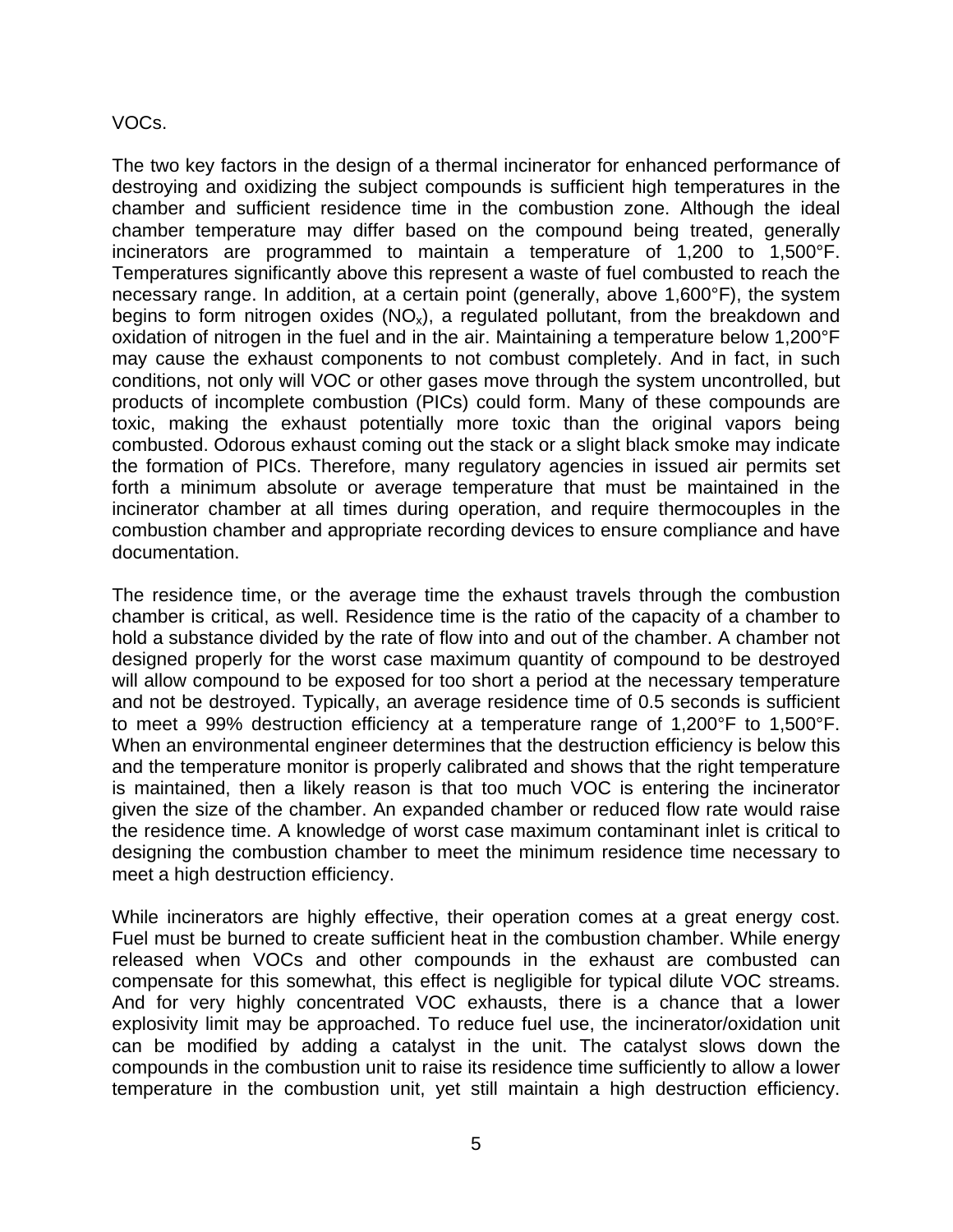Typically, catalytic oxidizers can operate at a sustained temperature of 800°F to 1,100°F. The hold up by the catalyst is sufficient to necessitate less heat for the breakdown. Commercially available catalysts are made of a variety of materials. Many are plastics; some contain metals, such as platinum and nickel.

The benefits of catalytic oxidation compared to thermal oxidation are lower fuel costs and lower emissions from the byproducts of fuel combustion. A disadvantage of a catalytic unit is the potentially higher capital cost of the catalyst, although this may be compensated for (in some cases) by a smaller combustion unit. In addition, catalysts involve greater maintenance and will need to be replaced during the life of the total unit, an additional cost. One other factor is critical in deciding between thermal and catalytic incinerators. To use a catalyst the exhaust must be essentially free of foreign substances which could stick to and poison the catalyst, such as particulates and others. So besides knowing the concentrations of the contaminants one wants to remove from the exhaust stream, determining the presence and quantities of these other substances are crucial, too. Finally, spent catalyst must be removed. In some cases (particularly for those containing metals), catalysts must be treated like a hazardous waste and this adds additional costs.

Another consideration in the design of a thermal or catalytic incinerator is the treatment of waste heat. The entire exhaust stream, potentially many cubic feet per minute is heated to an elevated temperature, and the hot exhaust moves through the combustion chamber and out toward the stack. This is a tremendous waste of heat. Most thermal units these days are designed to exchange the heat of the post-treated stream with the inlet exhaust to preheat it, representing a huge savings in fuel usage to heat the stream to the necessary temperature. A problem with incinerators is that the heated stream, while losing heat as it heads to the stack, passes a critical range of temperatures that is warmer than ambient, yet not hot enough to support destruction of compounds. When the exhaust stream moves through these areas, partially destroyed compounds have the right conditions to re-form larger compounds. Two groups of such compounds are called dioxins and furans. Each are very toxic to human health at low ambient concentrations. Measureable quantities of each have been found downwind of many incinerators, and research has shown this is how they develop. By enabling a rapid heat exchange, a unit not only saves fuel in heating the exhaust, but pushes the post-treated exhaust much quicker through the ideal temperature zone to form dioxins and furans, reducing their concentration.

One final factor to be considered in selecting and designing thermal or catalytic oxidation is the presence of compounds containing halogens (mainly chlorine and fluorine) in the exhaust stream, even if those compounds are not the subject of the emission reduction project. Gaseous compounds containing halogens are often derived from the degradation of plastics. In the combustion process, the compound breaks down, the halogen is freed and usually combines with a hydrogen to form HCl or HF, also known as hydrochloric acid and hydrofluoric acid. In this situation, the exhaust can become noticeably more acidic, potentially damaging your exhaust pipes and stacks and causing distress in the emissions profile. While your incinerator has properly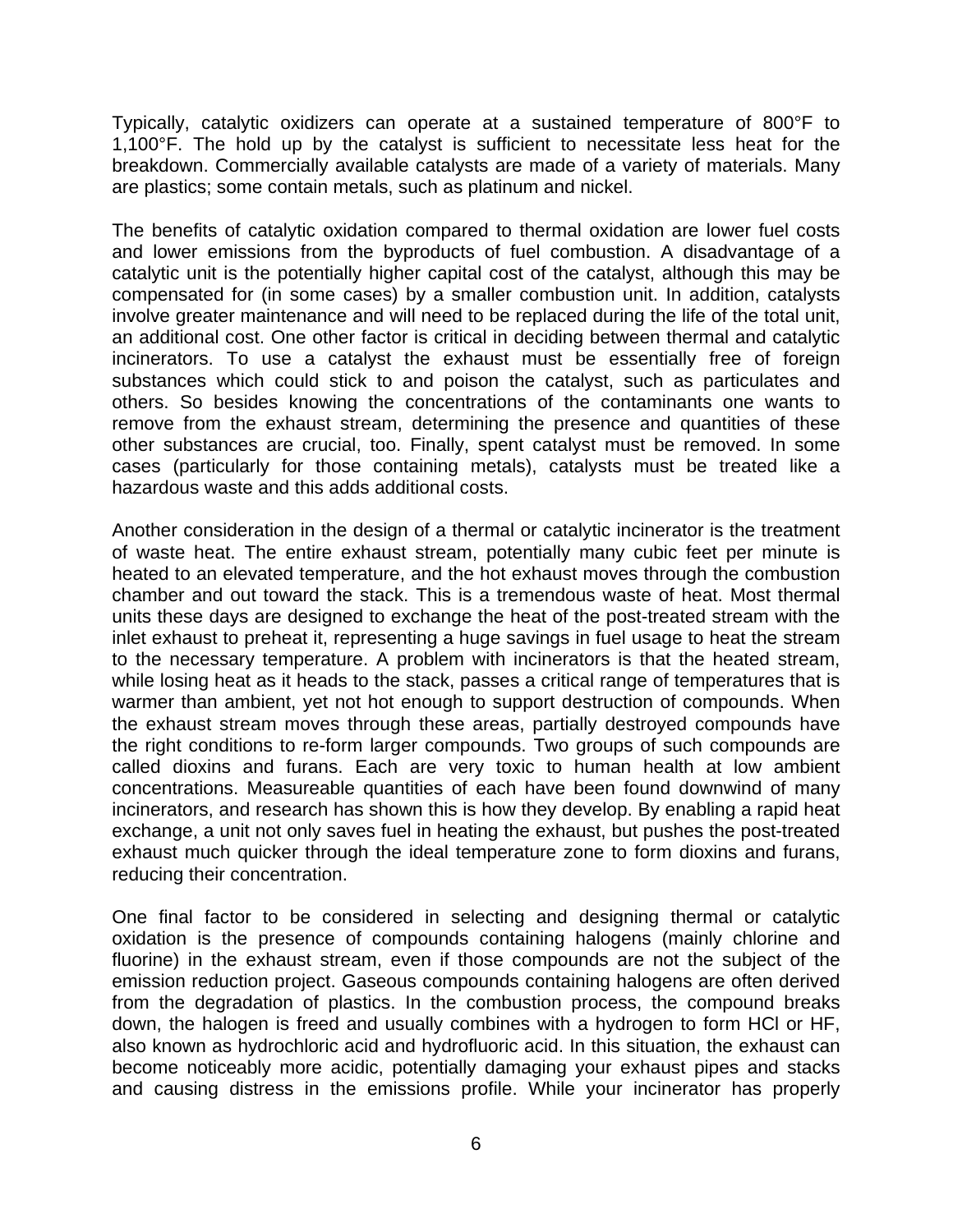reduced its target compound, it has formed acid gases, which may have a greater adverse impact than the compounds you destroyed. Therefore, it is important to know before making a decision on APC equipment the content of halogens.

#### **Adsorption**

Adsorption occurs when a solid surface attracts and retains compounds with which they come into contact. Both solids and gases (the adsorbate) can be attracted to the solid's surface (adsorbent). Typically, adsorption is a physical process, the adsorbate is attracted by molecular forces onto the adsorbent solid, is adsorbed onto the surface without being converted chemically or dissolving in it.

Adsorption can effectively remove a contaminant from an exhaust based on the nature and degree of attraction between the solid surface and the gaseous component. Some adsorbents are more capable of attracting compounds than others; some adsorbates have a greater tendency to be adsorbed than other gases. Another critical factor in practical terms is the relative area that a solid can adsorb material relative to the flow rate of exhaust passing through; it must have a large surface area for a given mass. Without this, the adsorbent gets "filled up" fairly quickly and must be desorbed or replaced.

To control air pollutants the most common adsorbent is activated carbon, and, in fact, the technology is called carbon adsorption. Activated carbon has a large surface area and, more important, a porous structure and a large exposed surface to allow compounds access to the surface and find a free area to bind to. Activated carbon is commonly used in other systems to adsorb compounds, too, such as aquariums to adsorb liquid contaminants. For APC equipment, carbon adsorption is most commonly used to remove VOCs from an exhaust stream. As with catalytic incineration (above), particulate matter can bind, block, and disturb the activated carbon surface. Therefore, particulate matter should be pre-treated and removed from an exhaust stream before a carbon adsorption system treats the exhaust or not used at all. Note that carbon adsorption is not appropriate for all VOCs.

In order to select carbon adsorption as the APC for removal of a particular VOC, it is critical to first determine whether or not the subject VOC adsorbs significantly onto activated carbon. If the compound has low or no adsorbtivity, then carbon adsorption should be removed as a candidate for technical applicability reasons. Most manufacturers of activated carbon or carbon adsorption equipment has a list of common VOCs and their relative adsorbtivity. Although there are exceptions, most ringed VOC compounds, such as xylene, toluene, naphthalene, and benzene, adsorb well onto activated carbon, while chained and halogenated VOC, such as hexane, methane, acetone, methylene chloride, chloroethane, do not adsorb onto activated carbon well. The environmental engineer should not select carbon adsorption if compounds such as these need to be controlled.

Sizing the carbon adsorption unit is dependent on the long term inlet of compounds that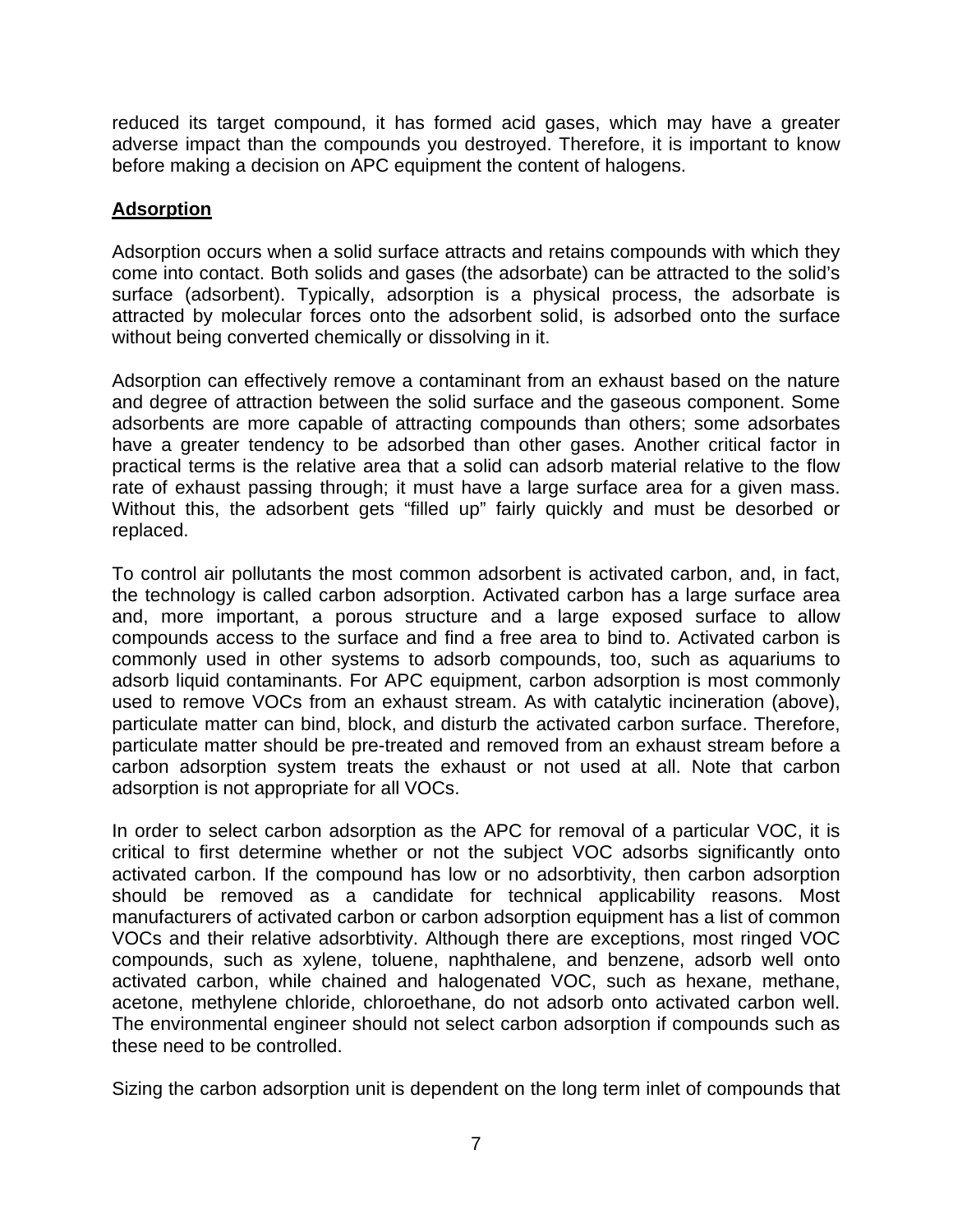will adsorb onto the carbon. Many units operate some type of measurement device downstream to determine if pollutant is being captured or is breaking through, an indication that all of the effective sites on the activated carbon are taken by captured compound.

Therefore, typically a carbon adsorption system used to control an exhaust stream is composed of two units, one to treat the exhaust and a second system to simultaneously regenerate the unit full of captured compound; remove the adsorbate from the spent adsorbent. When the first unit fills up, then the exhaust can be switched to the regenerated unit, so no time is lost and the exhaust is continually treated. Heat, such as that contained in steam, can remove the VOCs from the physical bonds of the activated carbon. Many VOCs removed are not soluble in water; therefore, when the condensed steam is recovered, it would form a separate layer from the VOC. If the captured VOC is one particular compound, it can therefore be recovered in a fairly pure concentration, and potentially could even be reused if allowed.

One other consideration for a carbon adsorption system design is that adsorption is a slightly exothermic process. If the solvent-laden exhaust stream is fairly concentrated, there may be concerns about heat buildup and damage in the system.

In summary, carbon adsorption is an effective and relatively inexpensive means to control certain VOCs and other compounds from chemical plants, paint spray booths, wastewater treatment facilities, and gasoline terminals. The environmental engineer must fully understand the composition of the exhaust, as certain compounds adsorb poorly onto activated carbon, and particulate matter can damage such a unit. If the compounds in question do adsorb onto activated carbon, then the technology can work well to remove them from the exhaust and enable the environmental engineer to capture it in fairly pure form for disposal or even reuse. Carbon adsorption is effective for both high and low concentration streams; however, one must be careful for the former that breakthrough of contaminant does not occur or regeneration occur more frequently.

#### **Absorption**

Absorption is a different process from adsorption. While adsorption is the physical binding of the contaminant on to a solid surface, absorption involves the transfer of the compound from the gaseous stream to a liquid medium. Absorption is also referred to as scrubbing and the equipment used are called scrubbers because the process involves scrubbing out the compounds from the exhaust by the liquid scrubbant.

A key for the effectiveness of absorption is that the contaminant must be soluble in the scrubbant. Water is the most common scrubbant, and will be the focus of this discussion. Therefore, absorption cannot be used to remove VOCs from an exhaust stream that are insoluble or has low solubility in water. Common industrial VOCs, such as ethanol, methanol, butanol, and ketones, can be successfully removed from an exhaust stream by a scrubber. But scrubbing would be ineffective for most VOCs as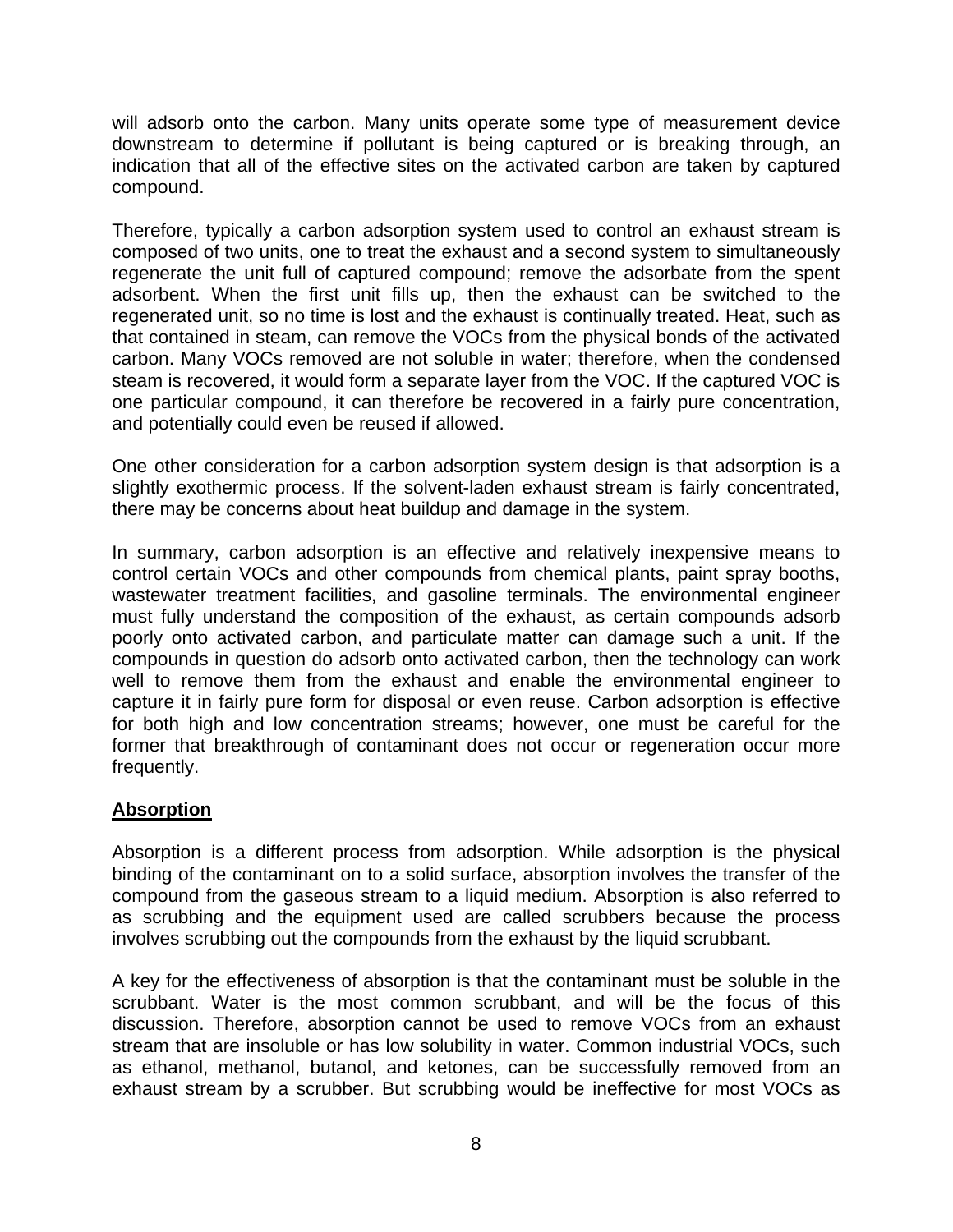most are not water soluble. Common industrial VOCs that cannot be removed by absorption include toluene, benzene, methylene chloride, and ethylebenzene. Absorption can be effective in removing from an exhaust stream certain non-VOC gases, such as sulfur dioxide and hydrogen sulfide. Finally, scrubbing can be effective in removing particulate matter from an exhaust stream.

Once the environmental engineer has determined that the contaminants in question can be removed by a scrubber, efforts must be taken to design an effective unit. The consideration in a scrubber design is to optimize the contact between the gas and the water to allow the greatest degree of gas dissolving in the water. Scrubbers can operate to control over 99% of the contaminants entering the unit.

The main type of scrubber design used for this purpose is the packed tower. The dirty exhaust gas enters the tower at the bottom and exits the top. The clean water enters the unit on the top. This countercurrent motion enables maximum contact across the unit. The water is generally atomized to create small droplets, maximizing the quantity of surface area where the gas enters and dissolves into the water. Finally, the packed tower contains material to slow the movement and hold up both the gas and water to allow more opportunities for contact. The packing material is inert, and generally small in size, maximizing its surface area. Most packing material is made of plastic and may be in the shape of rings, saddles, and balls. Some scrubbers contain horizontal plates with strategically placed holes to allow gas and water to pass at limited locations.

One final design type of a scrubber is called a venturi scrubber. These scrubbers are vertical, like the ones discussed above. However, the unit narrows in the center of the unit, such that the gas and the water can only pass through a narrow "throat", raising the intimacy of their contact. Venturi scrubbers are used mainly for particulate control. Scrubbers can be used to not only remove a gaseous contaminant from the exhaust stream, but also to change its chemistry. For example, an acidic stream can be treated with a scrubber containing water that is made basic to not only dissolve acid gases out of the exhaust stream, but also to neutralize it. Another example is at wastewater treatment plants where compounds that are odorous even at low concentrations, such as hydrogen sulfide and mercaptans, must be removed from gaseous streams. While a scrubber can succeed in removing these compounds, a small quantity can re-volatilize from the spent water to the air again, and be detected by its malodorous characteristics. Therefore, at many wastewater treatment plants, scrubbers of odorous exhaust streams use water with a dilute quantity of hypochlorite which will chemically oxidize these compounds from their reduced forms. Should some compound re-volatilize it will not be in its odorous form. Another form of this approach is using a solid, such as lime, or a lime-water mixture to neutralize sulfur dioxide or other acidic gases. These are normally referred to as "dry" scrubbers. Between a basic scrubbant and dry units, scrubbers are commonly used to control exhaust streams with acid gases, such as hydrogen chloride, sulfuric acid, sulfur dioxide, etc. In fact, scrubbers to control acid gases are often used to pre-treat an exhaust stream before it goes to an incinerator or a particulate control device.

How does one know whether a scrubber is operating properly? It could be prohibitively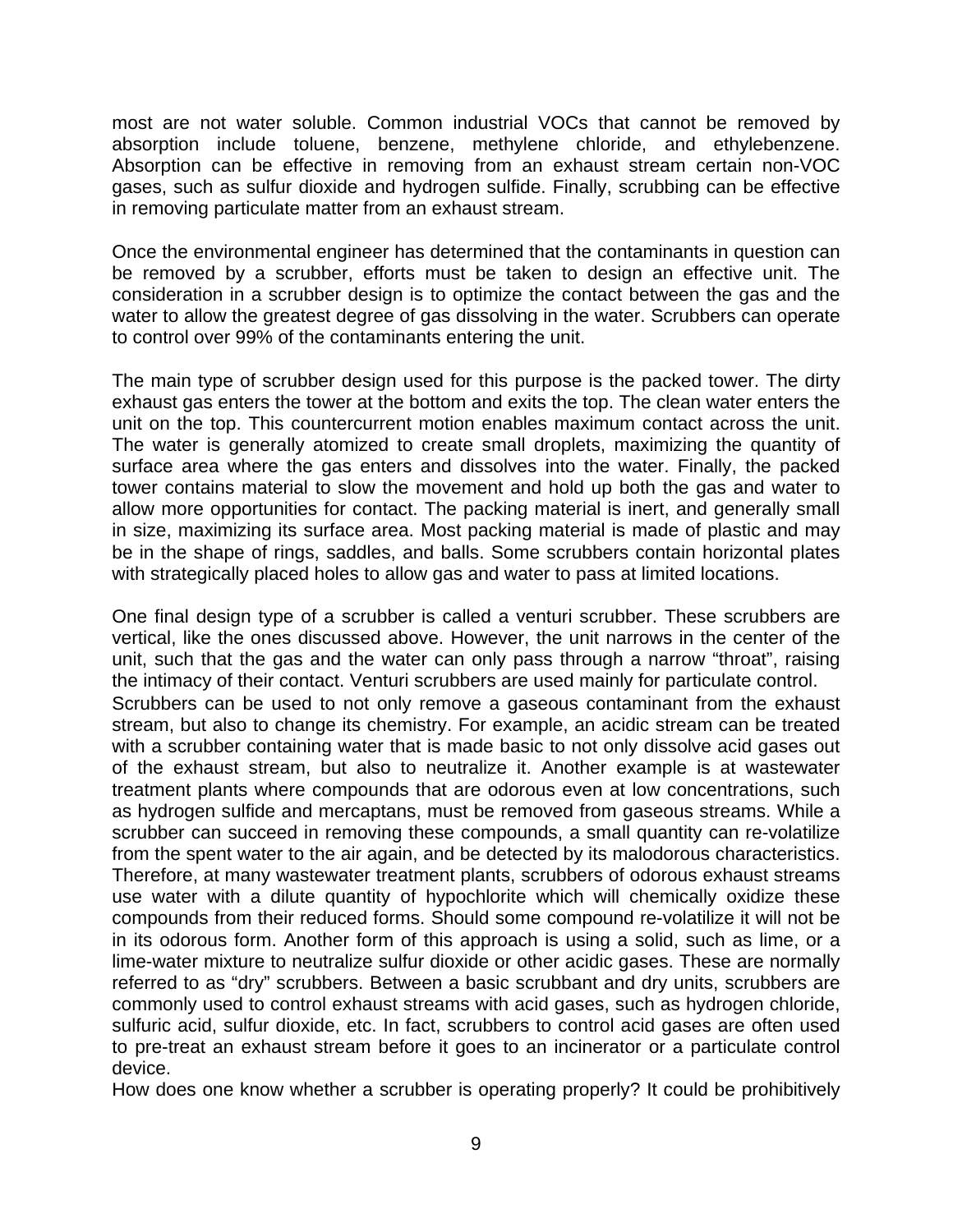expensive to continually measure the percent control or the outlet concentration of the contaminant in question. A scrubber performing well with the scrubbant being in intimate contact with the dirty gas takes energy to operate and ensure the gas and water flow through properly. This is commonly measured as a "pressure drop" across the plate or packing or venturi throat or wherever the contact occurs. Monitors on both sides will show a pressure drop across the area. If the pressure drop is low, then the hold up and contact is poor and the scrubbant is probably not contacting the gaseous flow optimally. Typically, a stack test under normal or high inlet conditions is performed and the pressure drop measured during tests of good emission reductions. Many air permits require the scrubber to maintain a certain range of pressure drops based on the pressure drops measured during the successful runs.

One of the disadvantages of absorption is that because the contaminant has merely be transferred from one state (gaseous) to another (liquid) treatment and disposal of the contaminated water must be planned. While scrubbant water in many cases can be reused and recycled, there is a point where it is so full of contaminants that at least a portion must be removed and treated and fresh water inserted. In some cases, the contaminated water may require pretreatment before discharge to the local municipal wastewater treatment plant, or transportation offsite to a treatment center. The facility may need to recalculate its total discharge offsite to ensure it still meets water discharge permit standards.

#### **Condensation**

Condensation is based on the principle of changing the phase of a gaseous contaminant to the liquid phase. Selective condensation of the desired compound can allow collection of liquid droplets in a pure form for handling or reuse. Condensation is most commonly achieved by decreasing the temperature of the stream it is in, although it can also be achieved by increasing the pressure of the system. Condensation is used mainly for removal of VOCs.

Condensers are fairly inexpensive equipment typically with a tube for the gas surrounded by shells containing flow of the cooling media. Depending on the temperature that needs to be reached, chilled water or refrigerant may be used. A condenser has an ideal exchange area to allow heat energy to be removed from the gaseous stream, allowing it to be cooled and the materials condensed.

Condensation is most effective when the subject compound is found in high concentrations in the exhaust stream. The lower the concentration in the inlet stream, the lower the temperature must be reduced to (with its concurrent energy penalty) to remove a significant quantity of compound. Condensers are sometimes used as a first step to remove VOCs before the stream is further treated by another or more expensive APC device, such as a carbon adsorber. For example, a condenser can remove some targeted high concentration compounds before the exhaust stream is introduced into a scrubber which could then focus (if water soluble) on other compounds of interest. This scenario is beneficial for condensers because relatively speaking its capital costs are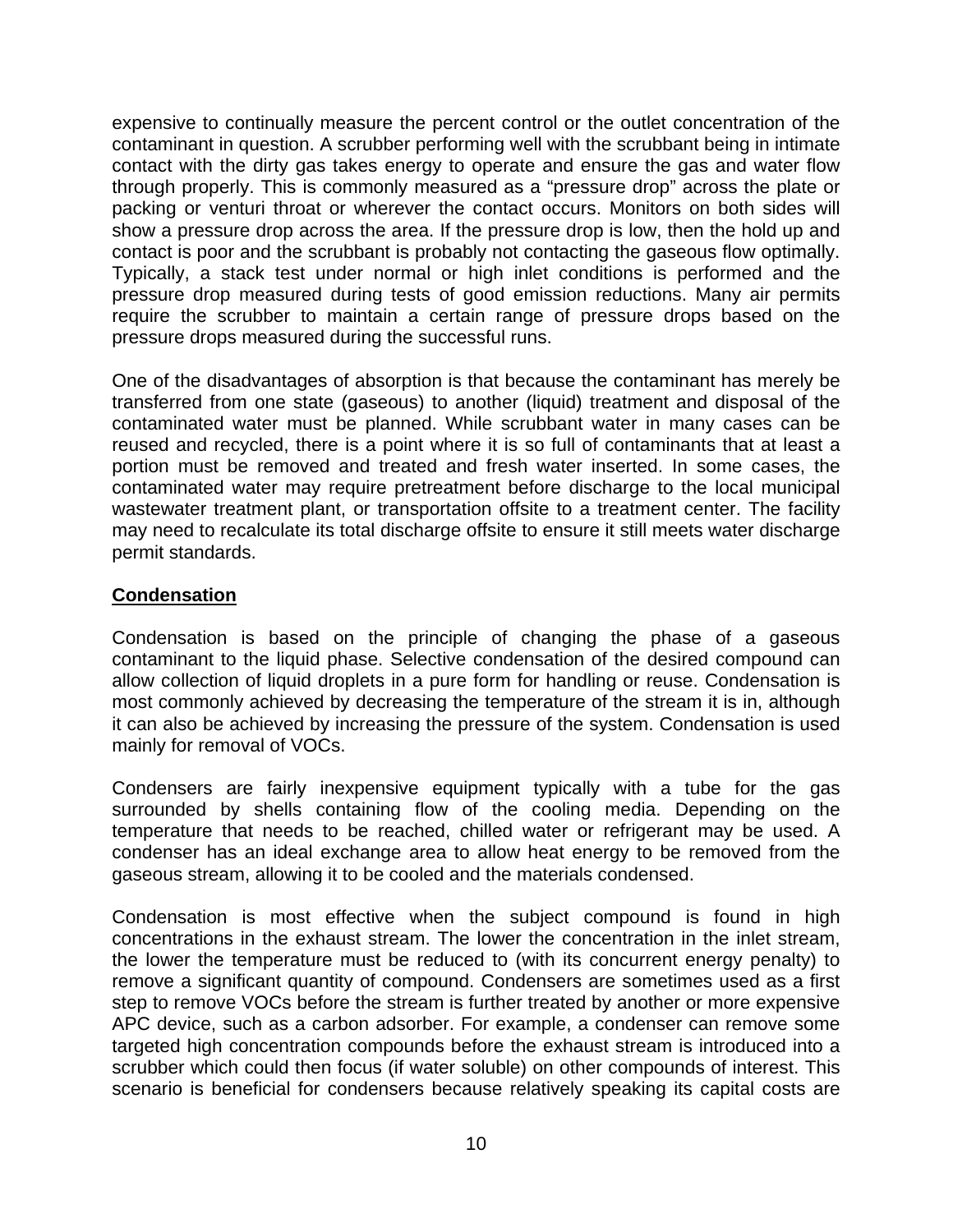lower than most other APC equipment. And as mentioned above, collected compounds could be pure enough to reuse in the process or have other uses.

#### **NOx Control**

Nitrogen oxides, made up of NO and  $NO<sub>2</sub>$  (cumulatively called  $NO<sub>x</sub>$ ), derives from the oxidation of nitrogen in the fuel or air during high temperature combustion. NO<sub>x</sub> is a precursor for ozone, and thus is a target for many air quality regulations. Control of  $NO<sub>x</sub>$ emissions is a particularly difficult technical challenge as  $NO<sub>x</sub>$  is neither acidic, like  $SO<sub>2</sub>$ , and can be controlled by an acid scrubber, nor is it significantly soluble in water, nor does it brake down at high temperatures.

Therefore, the first strategy to reduce  $NO<sub>x</sub>$  emissions is to introduce designs in your boilers and other combustion equipment that would minimize the formation of NO<sub>x</sub>. There is now a whole generation of "Low  $NO<sub>x</sub>$  Burners" (LNB) that arrange combustion to minimize temperature spikes, such as staged combustion such that the period of highest temperature occurs with the least amount of fuel and/or combustion air present to minimize conversion of nitrogen in these medium into  $NO<sub>x</sub>$ . LNB can cause a reduction of 40 to 70% of  $NO<sub>x</sub>$  formation, compared to conventional burners.

However, in many cases of combustion equipment,  $NO<sub>x</sub>$  must be controlled by an endof-pipe device to meet permit or regulatory limits. The main control technology to achieve significant NOx reductions involves the chemical reduction of the NO and NO<sub>2</sub> compounds. Reduction of  $NO<sub>x</sub>$  can be achieved using ammonia ( $NH<sub>3</sub>$ ) or urea injected in the exhaust to chemically reduce  $NO<sub>x</sub>$  to molecular nitrogen  $(N<sub>2</sub>)$  and water. Anhydrous ammonia is the most common compound used. Based on the  $NO<sub>x</sub>$ concentration in the exhaust, if the stoichiometric quantity of ammonia is injected and mixing is adequate, then significant  $NO<sub>x</sub>$  emissions control can be achieved. While it may seem natural to inject significant excess ammonia into the stream to ensure that the reduction reaction goes to completion (involves as much  $NO<sub>x</sub>$  as possible), too much injected ammonia will lead to ammonia emissions, also known as ammonia slip. Many systems operate a continuous monitor to measure the  $NO<sub>x</sub>$  in the exhaust stream and with it a feedback pump to adjust the injection rate of the ammonia accordingly. Many air permits for such reductive systems contain upper limits for ammonia slip. Another consideration in the design of such systems is the necessity for anhydrous ammonia storage tanks and safeguards in its usage. Ammonia used above a certain concentration and quantity may require a formal hazardous materials handling plan.

In many systems, the reduction reaction is aided by the presence of a catalyst downstream of the ammonia injection. Such a system is called Selective Catalytic Reduction (SCR). The catalyst allows the  $NO<sub>x</sub>$  and ammonia to intimately mix and to react in the catalyst bed. Therefore, besides requiring the right quantity of ammonia present for reaction, the environmental engineer must ensure that the catalyst does not become poisoned by other contaminants (i.e, particulate matter) and that the gas temperature is in the proper range for the reaction to occur, but not to damage the catalyst.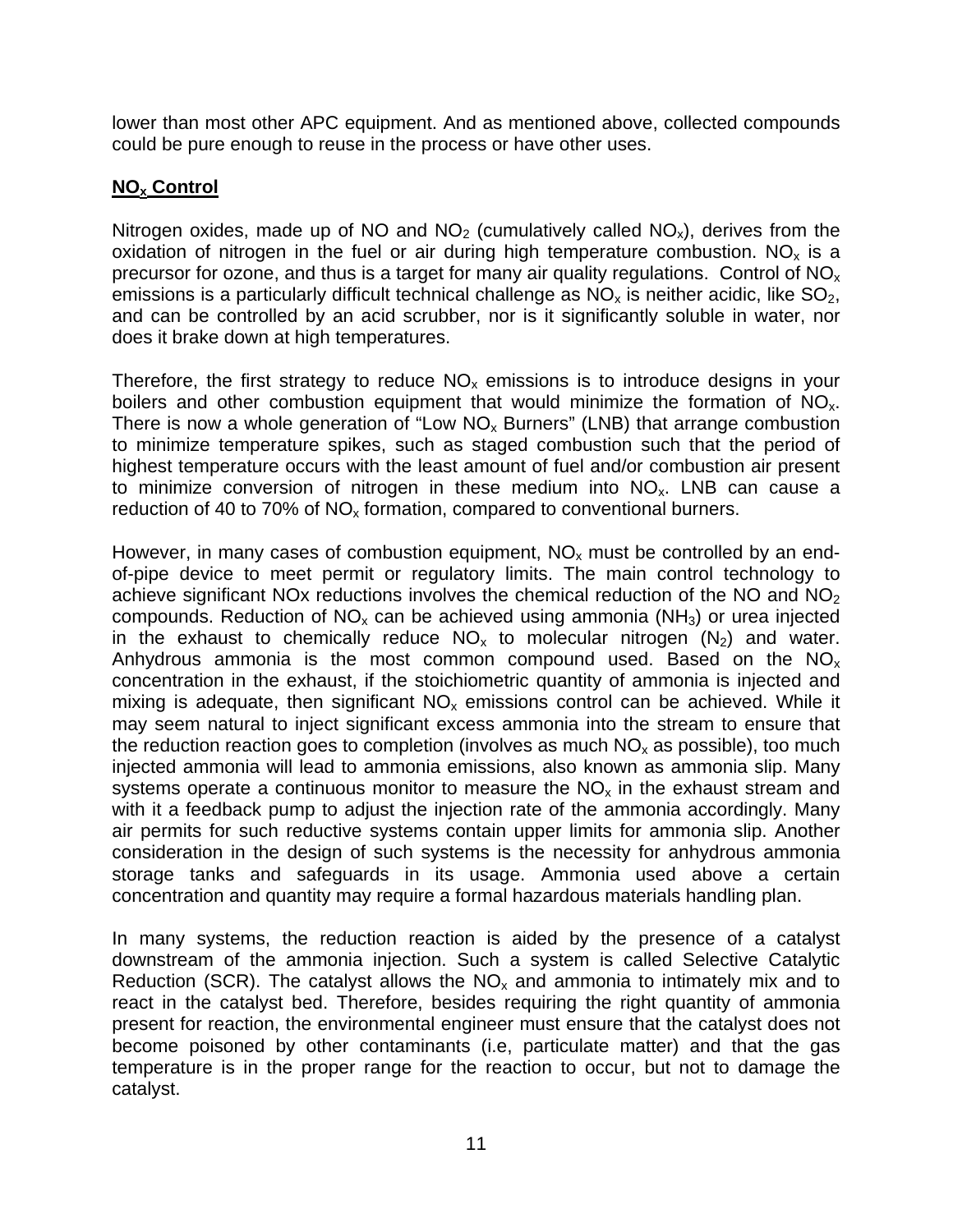While SCR systems have achieved 70-90% reductions of  $NO<sub>x</sub>$  emissions from coal-fired furnaces, SCRs have caused emissions of  $PM<sub>2.5</sub>$  and gaseous mercury as byproducts of its operations. Therefore, many regulatory agencies require a scrubber be operated downstream of the SCR system to remove these pollutants.

Selective non-catalytic reduction (SNCR) is another option to reduce  $NO<sub>x</sub>$  emissions by injecting ammonia into the exhaust gas, usually at very high temperatures to make up for the lack of a catalyst that would encourage the reduction reaction. SNCR is most efficient within a temperature window of 1,600° to 2,000°F. For SCR, the temperature window is generally between 800° to 1,100°F. A problem with SNCR is that without the catalyst, heat is needed to drive the reaction. But at too high a temperature, the reaction may be driven toward oxidation which would form additional  $NO<sub>x</sub>$ .

### **Fabric Filter**

The final two common APC equipment described here pertain to control of particulate matter, and focus on fine particulates,  $PM<sub>2.5</sub>$ . Links between  $PM<sub>2.5</sub>$  and a number of adverse public health conditions, such as lung disease and asthma, have been substantiated. Future air quality rules will likely focus on APC equipment focused on removal of  $PM_{2.5}$ .

A fabric filter, also known as a baghouse or a dust collector, is a filter that allows the exhaust gas through but retains the dust or particulate matter. In a simple sense, it is similar to a vacuum cleaner one has at home. It is a relatively simple and inexpensive APC device and can achieve PM control efficiencies of over 99% depending on the design and relative flow going through the system. It is effective for both high and low concentration dusty streams.

These days fabric filter bags are woven tight and made of a variety of materials, such as cotton, synthetics, or fiberglass. The bags have pores to allow gases through, but the pores are small enough to prevent particulates from going through. As particulates build up around the pores it makes it more difficult for later particulate matter to cross over. Effective control is common. However, at a certain point this "cake" of solids can be so thick that it can damage the bag(s) and/or make more difficult the flow of gases. This can be measured by either a decrease in pressure drop across the bag (there is a tear in the bag and the entire exhaust can flow through rendering the system ineffective) or a major increase in pressure drop from normal (gases are held up and are more hard pressed to flow across). Therefore, most fabric filter systems have automated systems to remove the dust cake when it builds up to a certain high pressure drop. Most systems use mechanical shakers to free the dust from the bags with a container on the bottom to catch it. Some use "reverse air". Operation of the bags is stopped and air is pumped in the reverse direction, freeing the dust from the bags. Either way, the environmental engineer must plan for either disposal of the solid dust (depending on the composition, such dust may represent a hazardous waste) or potential reuse if it is a fairly pure product or raw material lost during transfer.